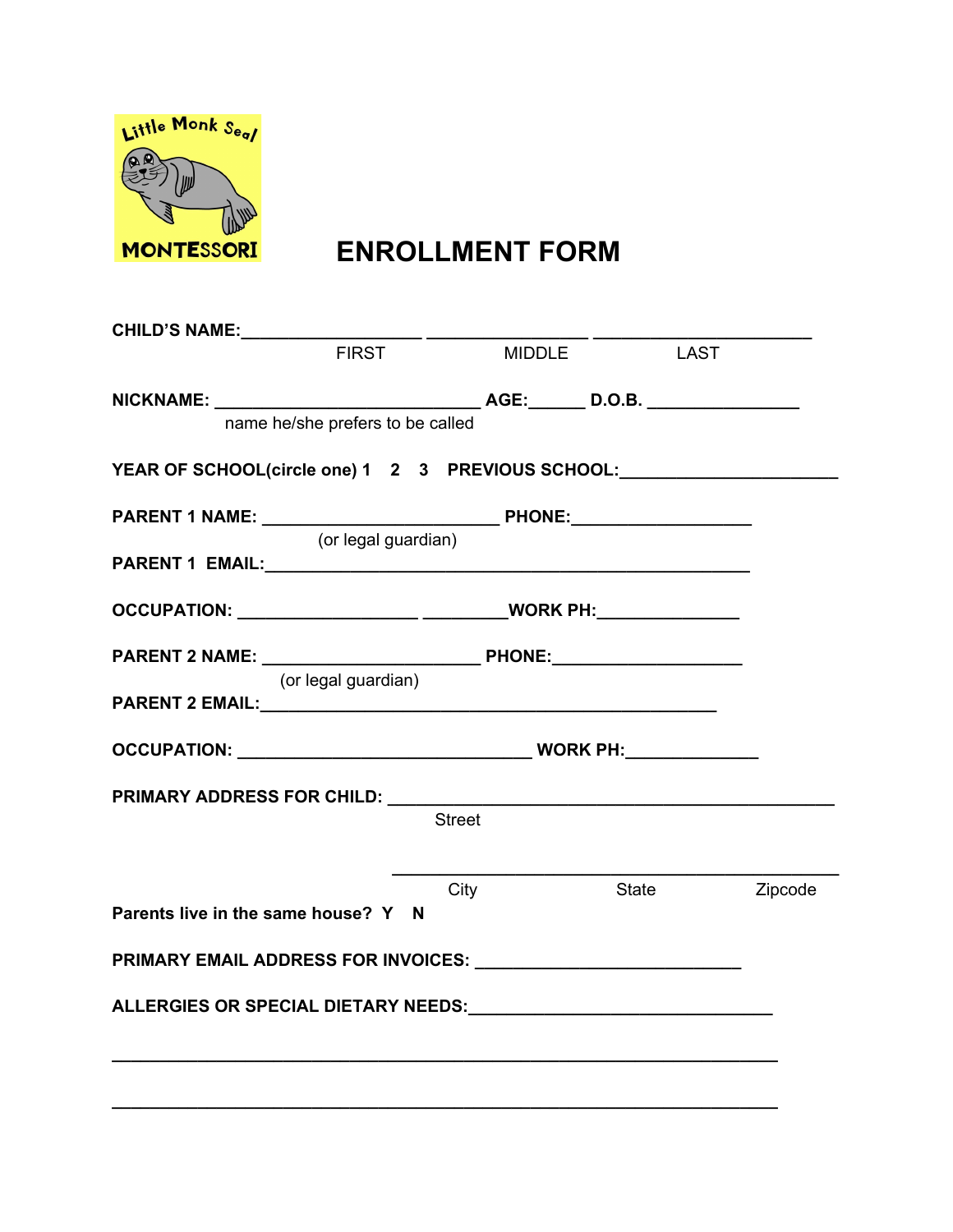### **PLEASE LIST 3 EMERGENCY CONTACTS: ALLOWED TO PICK**

|    |      |       |                                                                  | <b>UP CHILD FROM</b> |                             |
|----|------|-------|------------------------------------------------------------------|----------------------|-----------------------------|
|    |      |       |                                                                  | <b>YES</b>           | <b>SCHOOL:</b><br><b>NO</b> |
|    | Name | Phone | Relationship to child                                            |                      |                             |
| 2. |      |       |                                                                  | YES NO               |                             |
|    | Name | Phone | Relationship to child                                            |                      |                             |
| 3. |      |       |                                                                  | <b>YES</b>           | <b>NO</b>                   |
|    | Name | Phone | Relationship to child                                            |                      |                             |
|    |      |       | LIST ANY ADDITIONAL PEOPLE ALLOWED TO PICK UP CHILD FROM SCHOOL: |                      |                             |
|    | Name | Phone |                                                                  |                      |                             |
|    |      |       | Relationship to child                                            |                      |                             |
|    |      |       |                                                                  |                      |                             |
|    | Name | Phone | Relationship to child                                            |                      |                             |
|    |      |       |                                                                  |                      |                             |
| 3. |      |       |                                                                  |                      |                             |
|    | Name | Phone | Relationship to child                                            |                      |                             |
|    |      |       |                                                                  |                      |                             |
|    | Name | Phone | Relationship to child                                            |                      |                             |
|    |      |       |                                                                  |                      |                             |
| 5. |      |       |                                                                  |                      |                             |
|    | Name | Phone | Relationship to child                                            |                      |                             |
|    |      |       |                                                                  |                      |                             |
| 6. |      |       |                                                                  |                      |                             |
|    | Name | Phone | Relationship to child                                            |                      |                             |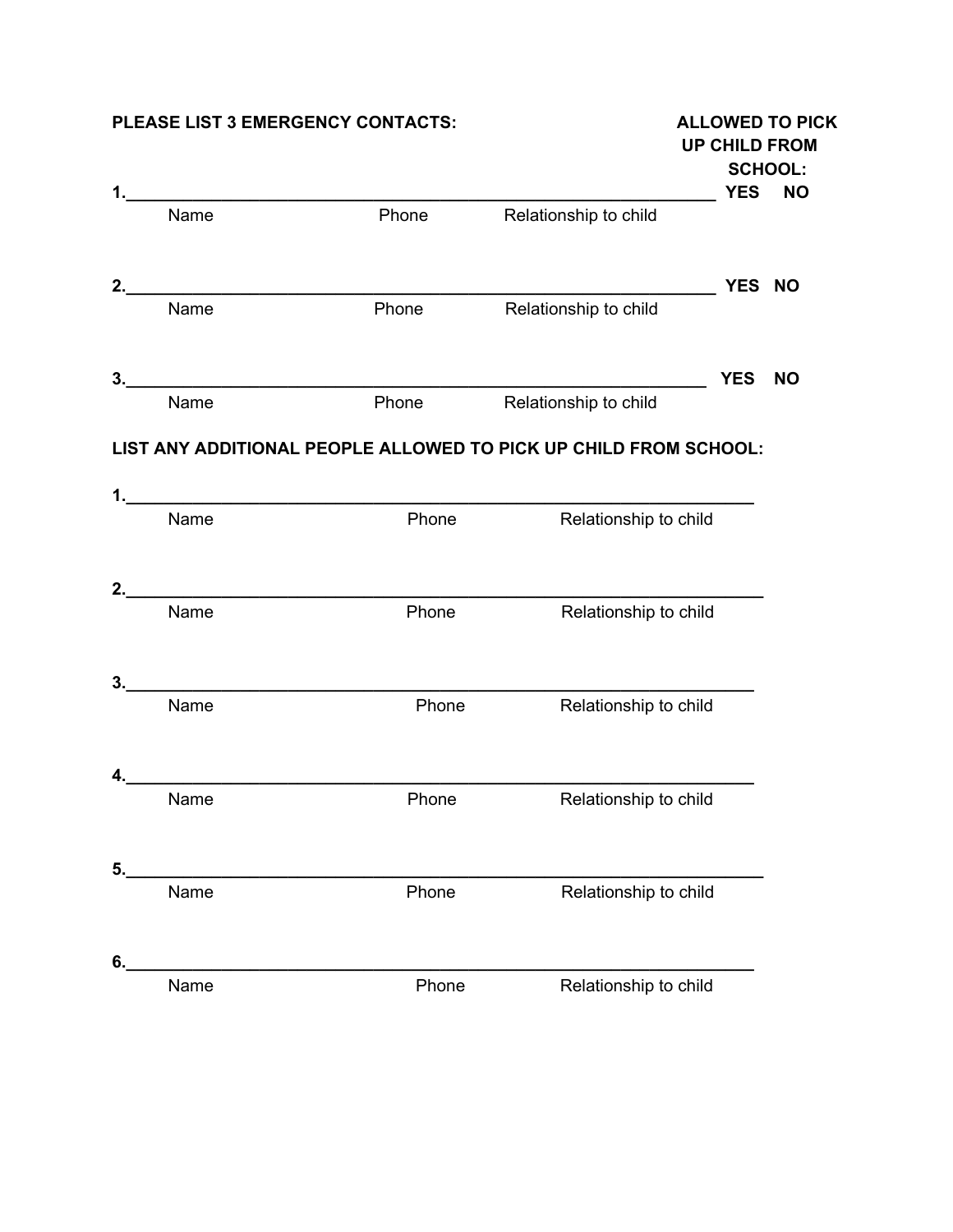# **Getting to know your little one**

Please help us get to know your child better by filling in the following information.

- 1. Areas of strength:
- 2. Areas for growth:
- 3. Interaction with peers and siblings:
- 4. Goals for this experience:
- 5. Separation concerns:
- 6. Please explain your philosophy for discipline at home:
- 7. List any known allergies:
- 8. Additional information you would like to share: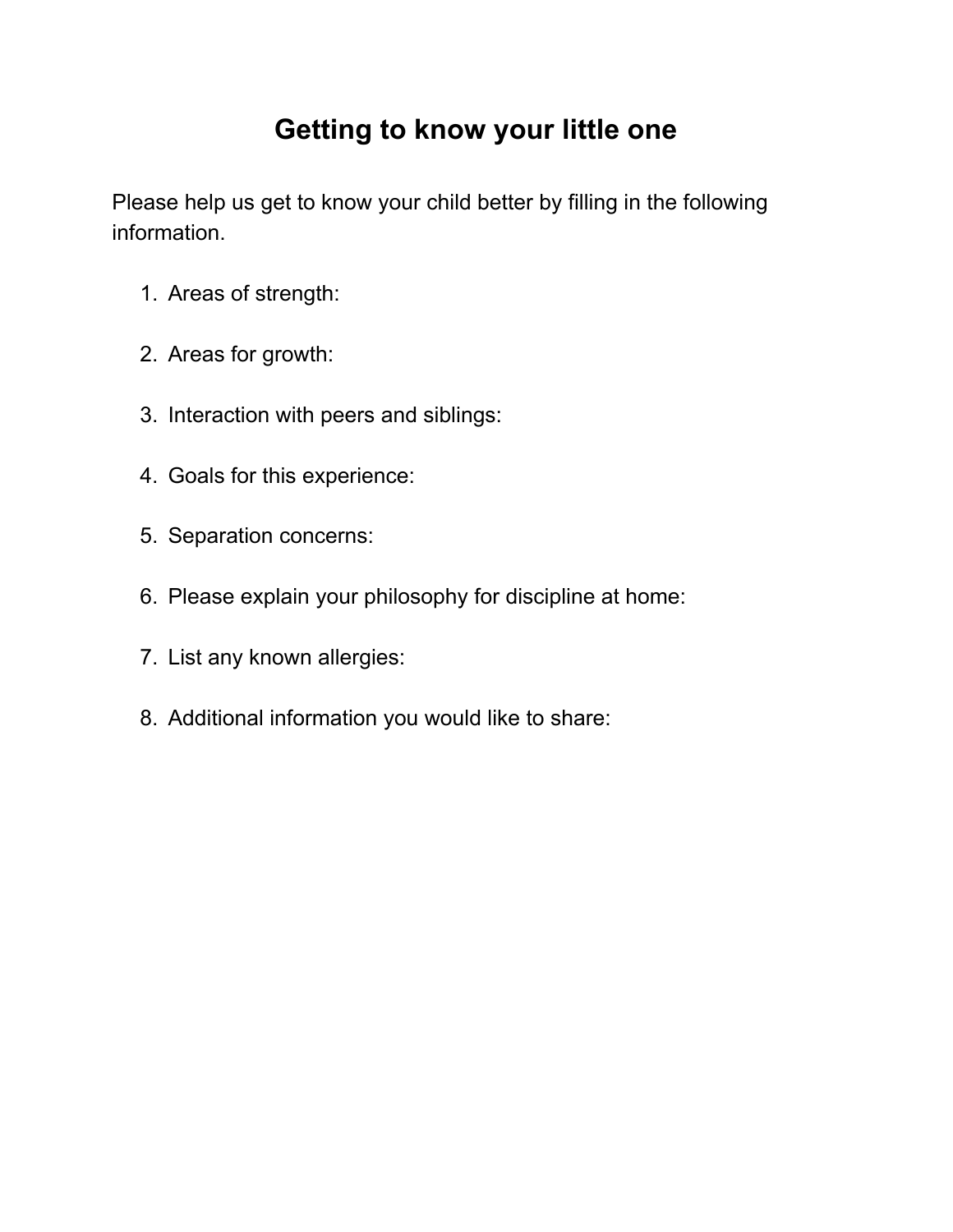### Additional Medical Information

|                                       | Do we have permission to contact your doctor or dentist in an emergency?                                                                                                          |
|---------------------------------------|-----------------------------------------------------------------------------------------------------------------------------------------------------------------------------------|
|                                       |                                                                                                                                                                                   |
| medications, allergies and illnesses. | Please list all medical conditions so that LMSM can best serve your child daily and in<br>the event of a medical emergency. Include all dietary restrictions, medical conditions, |
|                                       |                                                                                                                                                                                   |
|                                       |                                                                                                                                                                                   |
|                                       |                                                                                                                                                                                   |
| made by or on behalf of:              | In consideration of the acceptance of my child as a student in LMSM the undersigned<br>agrees to indemnify LMSM directors and employees against any claims and demands            |

\_\_\_\_\_\_\_\_\_\_\_\_\_\_\_\_\_\_\_\_\_\_\_\_\_\_\_\_\_\_\_\_\_\_\_\_\_\_\_\_\_\_\_ \_\_\_\_\_\_\_\_\_\_\_\_\_\_\_\_\_\_\_

Signature of Parent or Guardian Date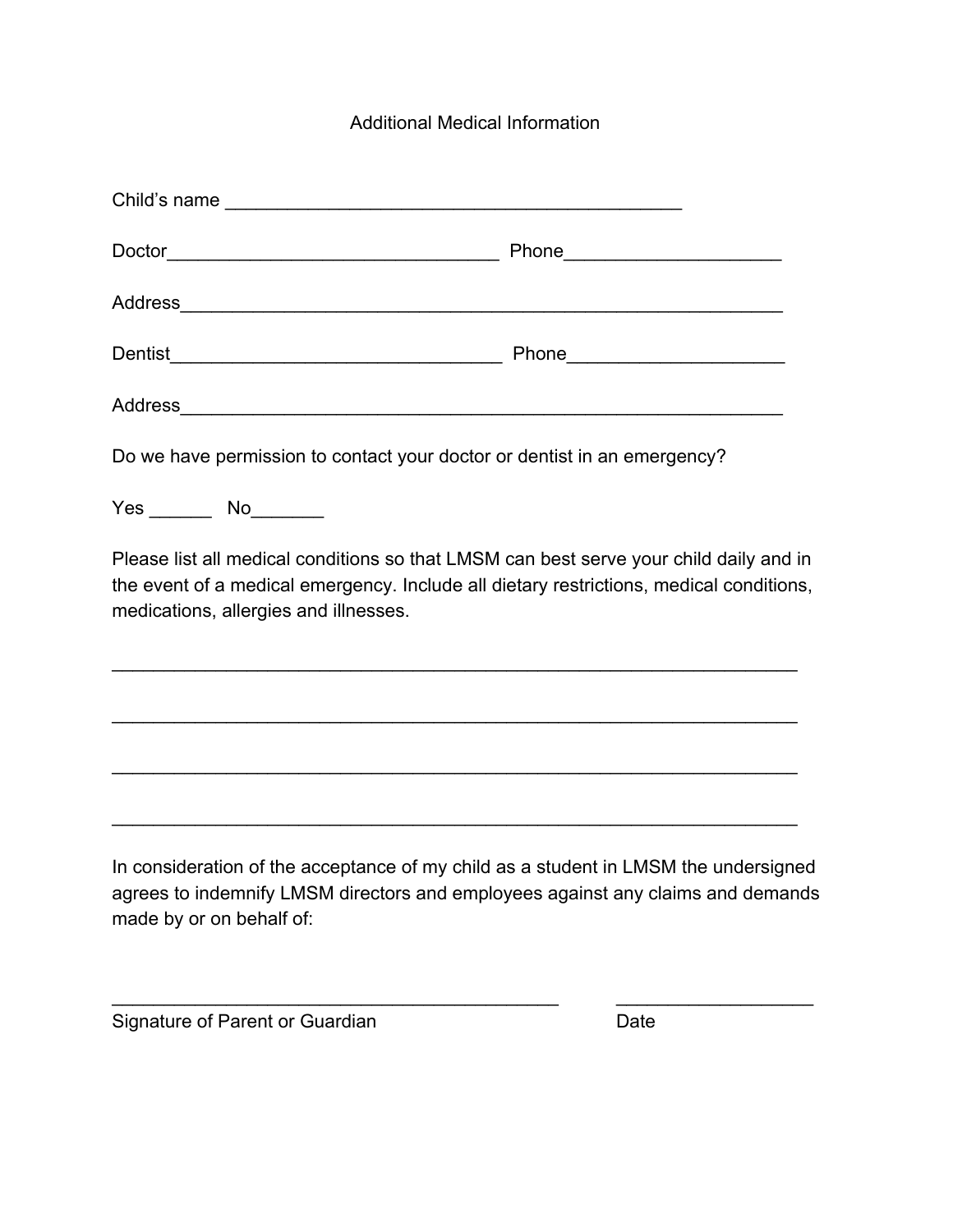Little Monk Seal (LMS) Tuition Policy 2022/2023 Academic Year

Please read and initial each:

Initial Payment

A non-refundable initial payment of \$400 is required to secure a spot at LMS.

Monthly tuition of \$1,200 for your student will be due on the first of every month.

#### Late Fee

 $\mathcal{L}$ 

 $\frac{1}{2}$ 

A late fee of \$100 will be assessed if tuition is received after the 5th of each month. Failure to pay tuition by the 10th of each month will necessitate withdrawing your child from the school. If your child is required to withdraw from the program and wishes to return at a future date, you must reapply, with a new initial payment, and may be placed on the waitlist.

#### Parent Investment

As a condition of enrollment, Parents will be required to meet a minimum level of service to ensure the health, safety and learning environment at LMS. Failure to meet the minimum requirements and/or neglect of investment will necessitate withdrawing your child from school. Areas for investment include

- Health and Safety (required for all parents)
- Substitute Teaching
- Student Instruction (Science, Music, Health, Geography, etc...)

• Handy/heavy work for the school including dump runs, repairs, help with facility maintenance. If a parent is unable to meet the minimum service requirement a fee of \$200 will be assessed.

#### Student Withdrawal from LMS

The LMS school year runs from the beginning of August to the end of May. We expect children to attend LMS for the entire year. If for any reason your child is withdrawn from the program prior to the last day of the school year, any tuition paid in and the initial deposit will be forfeited.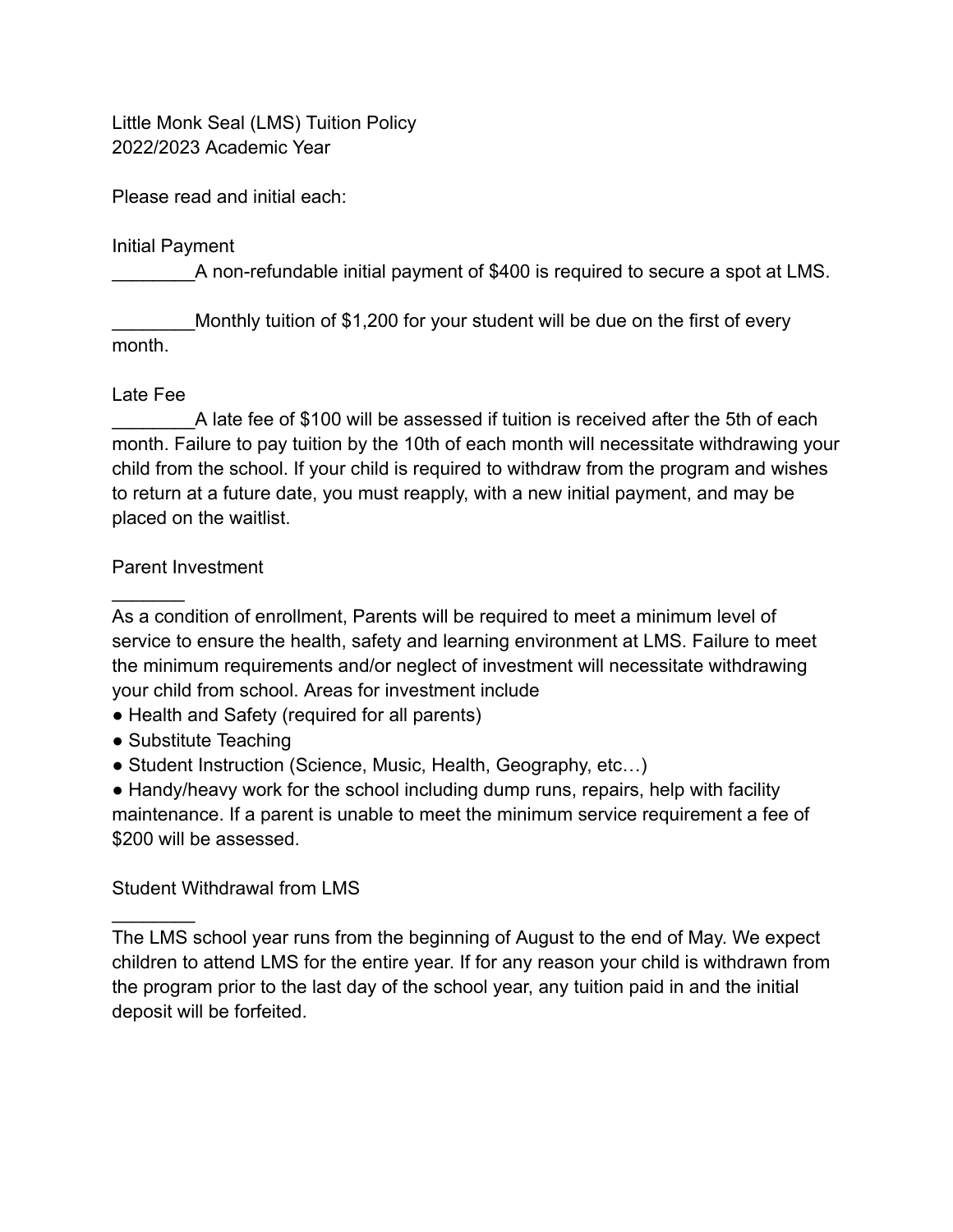# LMSM Parent Handbook Agreement

| $\mathsf{I}, \underline{\hspace{1cm}}$                               | have read and understand the |
|----------------------------------------------------------------------|------------------------------|
| policies, rules, and procedures of the LMSM Parent Handbook and will |                              |
| follow all of the guidelines while attending this school.            |                              |
|                                                                      | Date _________               |
|                                                                      | Date _________               |
| <b>Media Release</b>                                                 |                              |
| be released on the internet for LMSM purposes only. This can involve |                              |
| Instagram, Facebook, LMSM webpage, etc.                              |                              |
| Child's name__________________________________ is authorized by      |                              |
|                                                                      |                              |
| Parent/Guardian Signature                                            | Date                         |

If you do not wish to have your child on the internet, may we still use pictures of your child in our Friday Newsletter, which only goes out to other parents in the class.

Yes\_\_\_\_\_\_\_\_\_\_ No\_\_\_\_\_\_\_\_\_\_\_\_\_